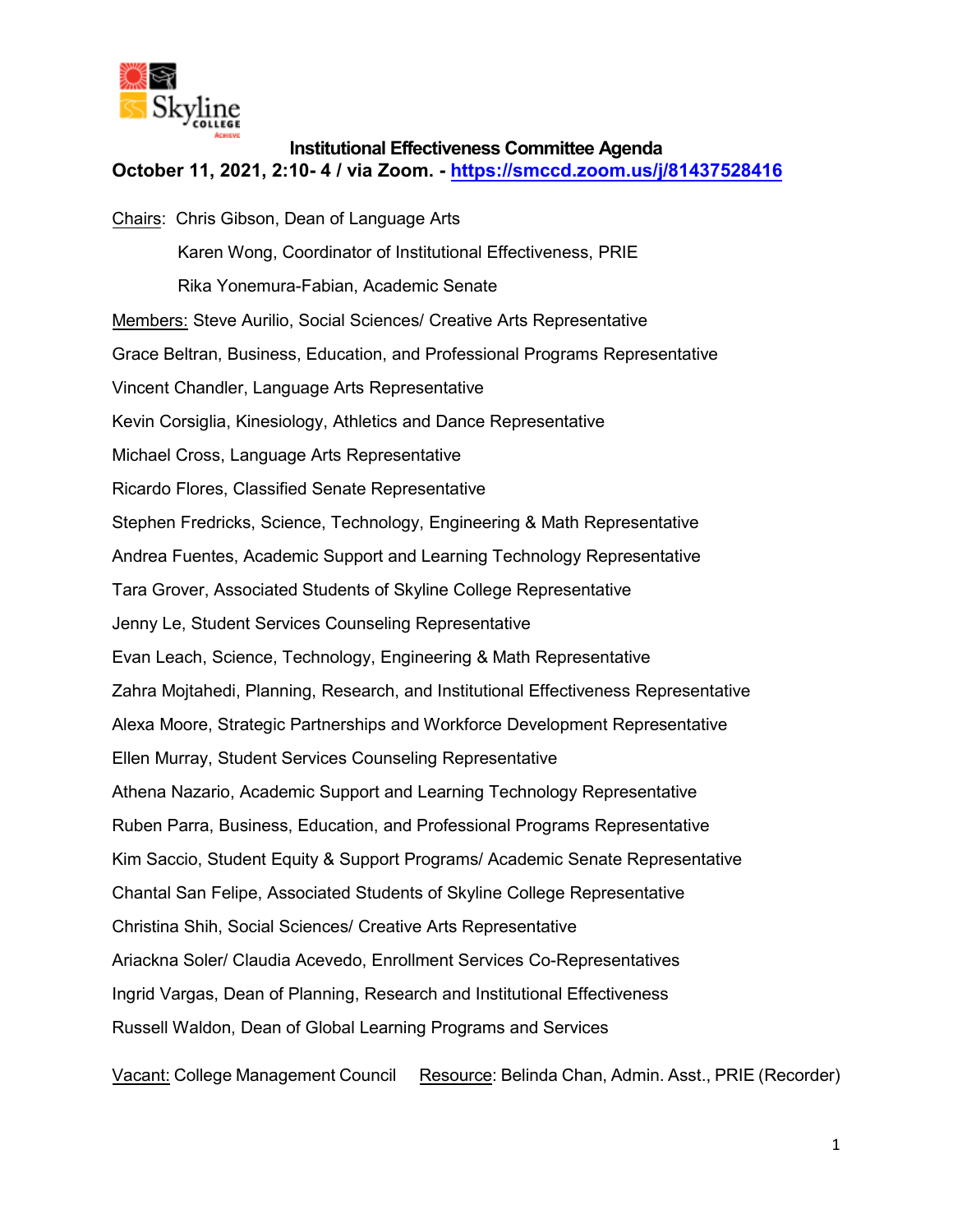

| <b>Topics</b> |                                                                                                                                        | <b>Presenters</b>                        | <b>Time</b> |
|---------------|----------------------------------------------------------------------------------------------------------------------------------------|------------------------------------------|-------------|
| Ι.            | Approve Agenda                                                                                                                         | Yonemura-<br>Fabian                      | 2 min.      |
| Ш.            | Approve September 27 Minutes                                                                                                           | Yonemura-<br>Fabian                      | $2$ min.    |
|               | <b>Reports/ Discussions</b>                                                                                                            |                                          |             |
|               | <b>Topics</b>                                                                                                                          |                                          | <b>Time</b> |
| Ш.            | Institutional Student Learning Outcome Updating                                                                                        | Wong &<br><b>Members</b>                 | 20 min.     |
|               | <b>Action Item</b>                                                                                                                     |                                          |             |
| <b>Topics</b> |                                                                                                                                        | <b>Presenters</b>                        | <b>Time</b> |
| IV.           | Vote on recommending which creativity additions to the<br><b>ISLOs be piloted</b>                                                      | <b>Members</b>                           | 5 min.      |
|               | <b>Reports/Discussions</b>                                                                                                             |                                          |             |
| <b>Topics</b> |                                                                                                                                        | <b>Presenters</b>                        | <b>Time</b> |
| V.            | Presentations as a Culminating Experience<br><b>Purpose of the presentations</b><br>А.                                                 | Yonemura -<br>Fabian &<br><b>Members</b> | 5 min.      |
|               | <b>Action Item</b>                                                                                                                     |                                          |             |
| <b>Topics</b> |                                                                                                                                        | <b>Presenters</b>                        | <b>Time</b> |
| VI.           | Vote on presentations as a culminating experience                                                                                      | <b>Members</b>                           | 5 min.      |
|               | <b>Reports/Discussions</b>                                                                                                             |                                          |             |
| <b>Topics</b> |                                                                                                                                        | <b>Presenters</b>                        | <b>Time</b> |
| VII.          | Written formative feedback as rubric or checklist<br><b>Instructional CPR Rubric</b><br>А.<br><b>Instructional CPR Checklist</b><br>Β. | Yonemura -<br>Fabian &<br>Members        | 5 min.      |

D. [Student/ Learning Support Services Checklist](https://docs.google.com/document/d/1EqgUIxHxf6RtRF629U59tHCxahTpCjWU/edit?usp=sharing&ouid=106077962206322021227&rtpof=true&sd=true)

C. Student/ Learning [Support Services CPR Rubric](https://docs.google.com/document/d/1pxxTETM0b29RHeaEGaDvH8MphhDfr7Lf/edit?usp=sharing&ouid=106077962206322021227&rtpof=true&sd=true)